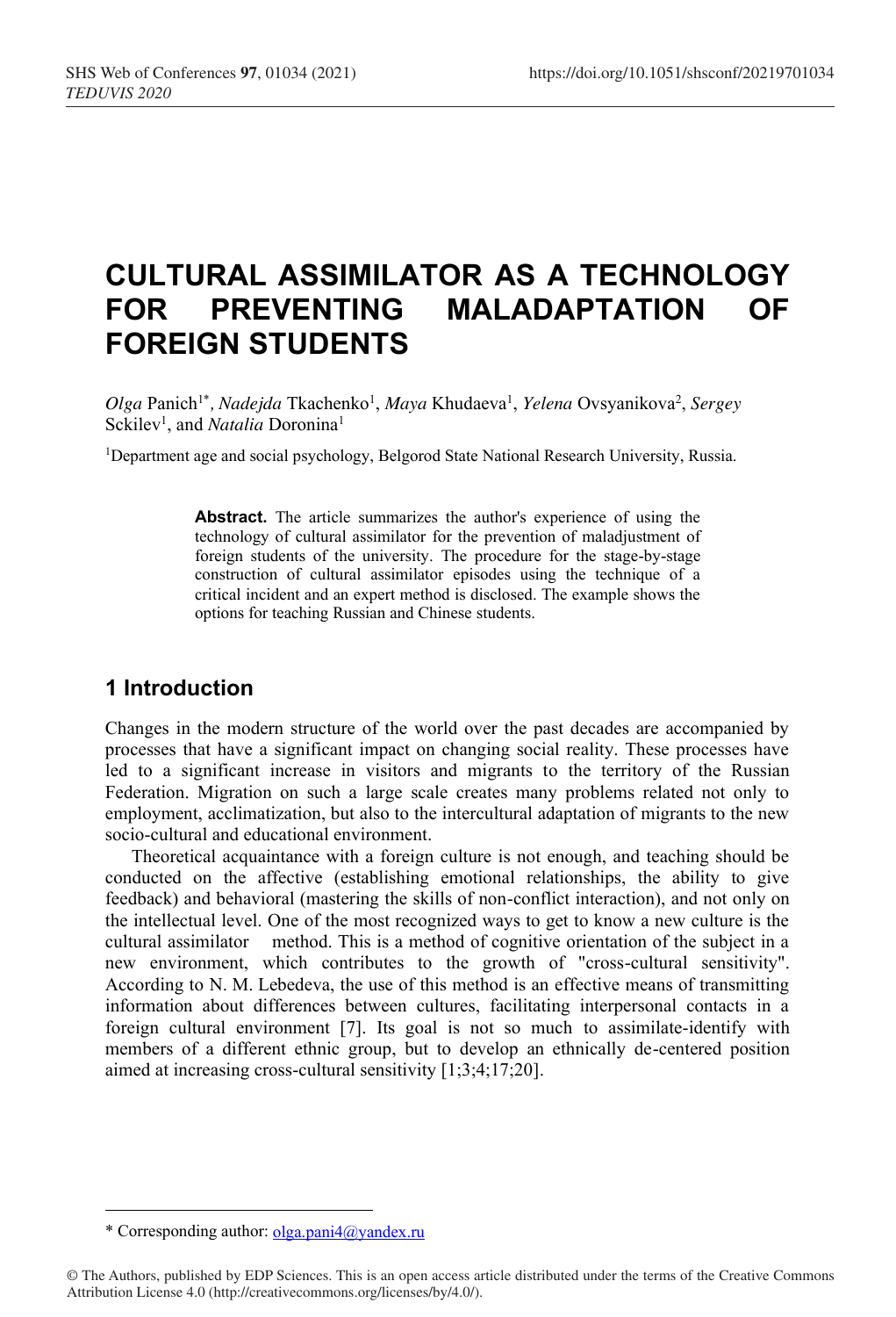#### **2 Materials and methods**

Based on the idea of basic dimensions of cultures, the Creator of the method, H. Triandis, designed a cultural assimilator that allows to increase the competence of a person on the problems of individualism and collectivism [18]. American researcher R. Brislin, attempted to create a universal cultural assimilator . He developed typical problem situations of cross-cultural interaction [2].

The structure of a particular episode of a cultural assimilator consists of three components: a situation of cross-cultural interaction, several interpretations, and feedback that allows you to get important information about someone else's culture. According to H. Triandis, the use of such a programmed learning algorithm makes it possible to speed up and activate the process of getting acquainted with a new culture [18].

Initially, situations that reflect key differences between cultures are selected. An ideal situation is one that describes a typical interaction, contains a conflict, and carries important information about a foreign culture [7]. The source of such situations in our study were ethnic stereotypes of Chinese and Russian students recorded in communication with them, personal experience of cross-cultural interaction of authors-developers, as well as materials of interviews with experts. In our study, the experts were translators with long-term experience of working and living in a foreign cultural environment, as well as representatives of multicultural families.

Especially informative for collecting potential stories of future assimilator s is the "critical incident" method, which is widely used in organizational psychology and management [5]. This is an interview technique aimed at identifying non-standard events from the client's personal experience. In the context of ethnic psychology, the Respondent is asked to update the emotionally rich experience of cross-cultural interaction-to describe a situation that has significantly changed the attitude towards representatives of another culture, both in a negative and positive way. The potentially conflicting nature of such incidents is of particular research value, as it is based on the collision of mutual stereotypes, the inclusion of mechanisms of intergroup perception, and the use of protective behavioral strategies. The behavioral models of problem solving recreated in the cultural assimilator help to predict possible moments of interethnic disagreements.

At the second stage of creating a cultural assimilator , episodes are constructed based on expert analysis. Experts familiar with both cultures help determine the relevance and significance of the situation. With the help of experts, we have compiled a list of common Chinese names, the use of which made the situation more realistic. To formulate a specific episode, we used typical events of student life. As it turned out, it is important for the Chinese to use specific information about the main character – where exactly he came from, how long he has been studying a foreign language [6;13].

At the third stage, it is necessary to identify the reasons for the behavior of the characters in the situation. To create a Bank of explanations, we conducted a group discussion of ready-made episodes with foreign students. During the discussion, contact with the group is important, since the potentially conflicting nature of the situation describing cross-cultural interaction contributes to the closeness and lack of independence of the participants ' responses. Students who are at the initial stages of adaptation are guided by more competent fellow students, demonstrating intra-group conformism and passivity. Therefore, the organization of a group discussion has its own specifics. To increase activity and overcome conformal reactions, we emphasized the techniques of individual work that precede joint discussion - questionnaires or projective techniques. Written responses encourage the expression of true opinions and feelings that are not subject to group pressure. At the end of the work on creating a cultural assimilator , interpretations are selected based on the analysis of respondents 'and experts' responses.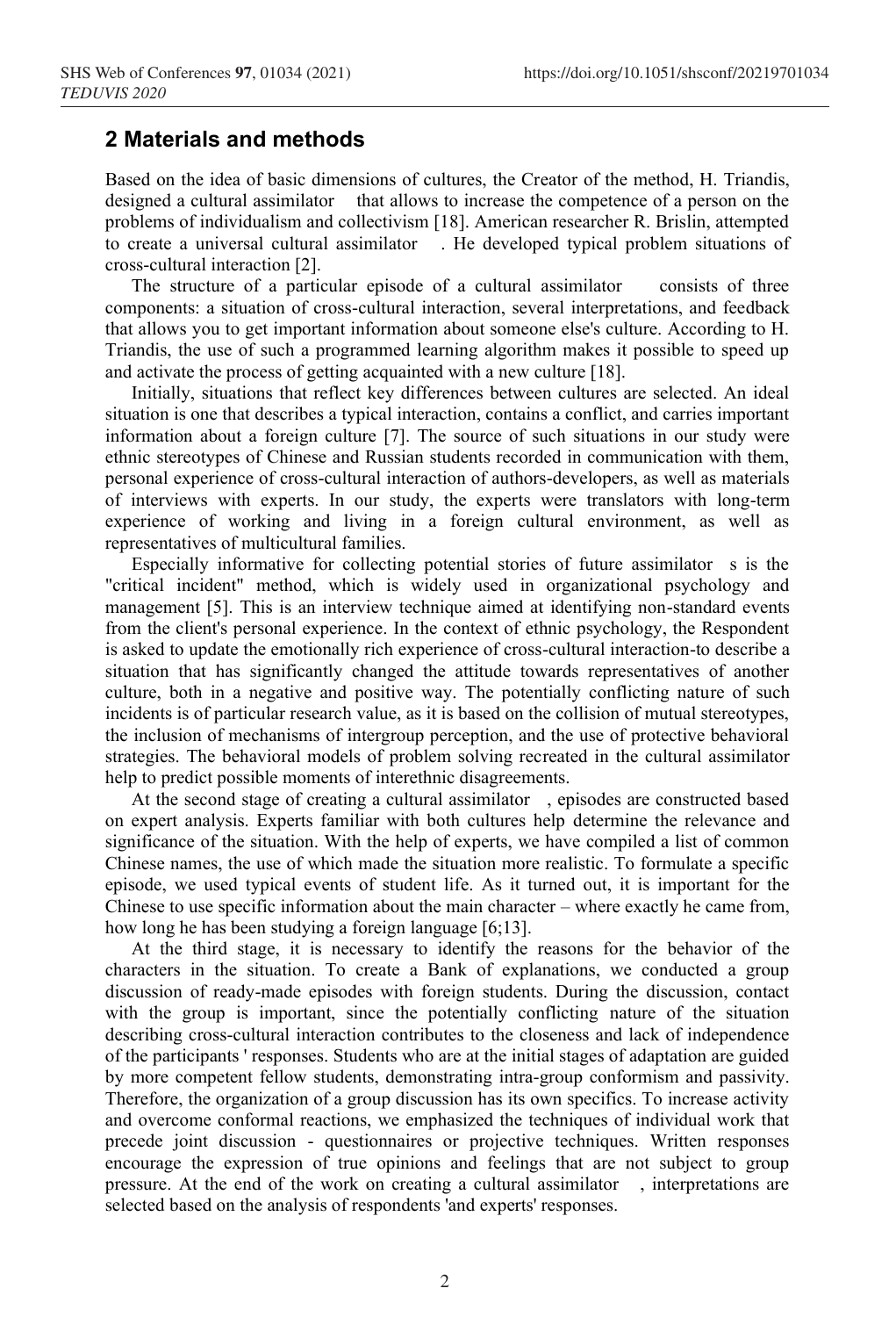#### **3 Results**

Example of a cultural assimilator situation for participants of Russian-Chinese interaction:

A delegation of Chinese students came to the competition on programming in the city of Khabarovsk. The organizing Committee invited the Russian students learning the Chinese language, as interpreters and guides. The students took a tour of the city and went with the guests to have lunch at a restaurant. During the tour, Chinese students listened attentively to the story, asked questions and wrote down details, and they very politely communicated with the students. However, at dinner, the guests began to talk very loudly, throwing napkins and leftovers. Russian students were unpleasantly surprised. Why did the Chinese behave like this?

Explanations •

\* their Parents brought them up badly.

\* For the first time left without adult supervision, Chinese schoolchildren abused alcohol and therefore allowed themselves such behavior.

\* The Chinese were very happy with the dinner, and so they were so relaxed.

\* Chinese students are eating in a public place for the first time, so they don't know the rules of behavior.

Interpretation of the situation:

I. You have chosen option №1. This answer is not justified. The text of the situation does not give reason to believe that the Chinese students are poorly educated, on the contrary, during the tour they showed good manners in communication. Try to find another explanation.

II. You chose the explanation № 2. This explanation is not true. In Chinese society, the attitude of young people, especially schoolchildren, to alcohol is extremely distanced. In addition, the composition of Chinese delegations is subject to strict pre-selection, and groups of minors are accompanied by controlling adults.

III. You choose the explanation for № 3. This is the best answer. The free manner of behavior at the table, expressed by loud conversation, laughter shows a high degree of satisfaction of Chinese guests with the reception. Such looseness is a kind of tribute to the hospitality of the host country. The habit of throwing used napkins and leftover food on the floor is related to the style of behavior of Chinese staff. It is easier to organize a quick cleaning that does not attract the attention of customers from the floor than from the table.

IV. You chose the explanation No. 4. This is the wrong answer. Despite the relatively lower standard of living in China, restaurant visits are quite affordable for working Chinese, and family dinners in public catering places are traditional. Go back to the situation and choose a different explanation.

*The situation of the cultural assimilator for Chinese students:*

A student of the 10th grade of the Jiamus school Luo Yang, along with his classmates, came to the city of Khabarovsk, for programming competitions. The organizers warmly welcomed all participants and showed them the city. After the tour, the guests went to a restaurant for lunch. During lunch, Chinese students felt comfortable: they talked loudly, had fun, threw napkins on the floor. The Russians who were sitting at neighboring tables took their plates and went to another room. How can we explain the behavior of Russian visitors to the restaurant?

Explanations:

\* They did not feel comfortable, as the restaurant was crowded with a large group of people.

\* Russian customers wanted to move to a different, cheaper table.

\* In Russia, it is not customary to talk loudly at a table in a public place, loud Chinese speech prevented Russian visitors from communicating with each other.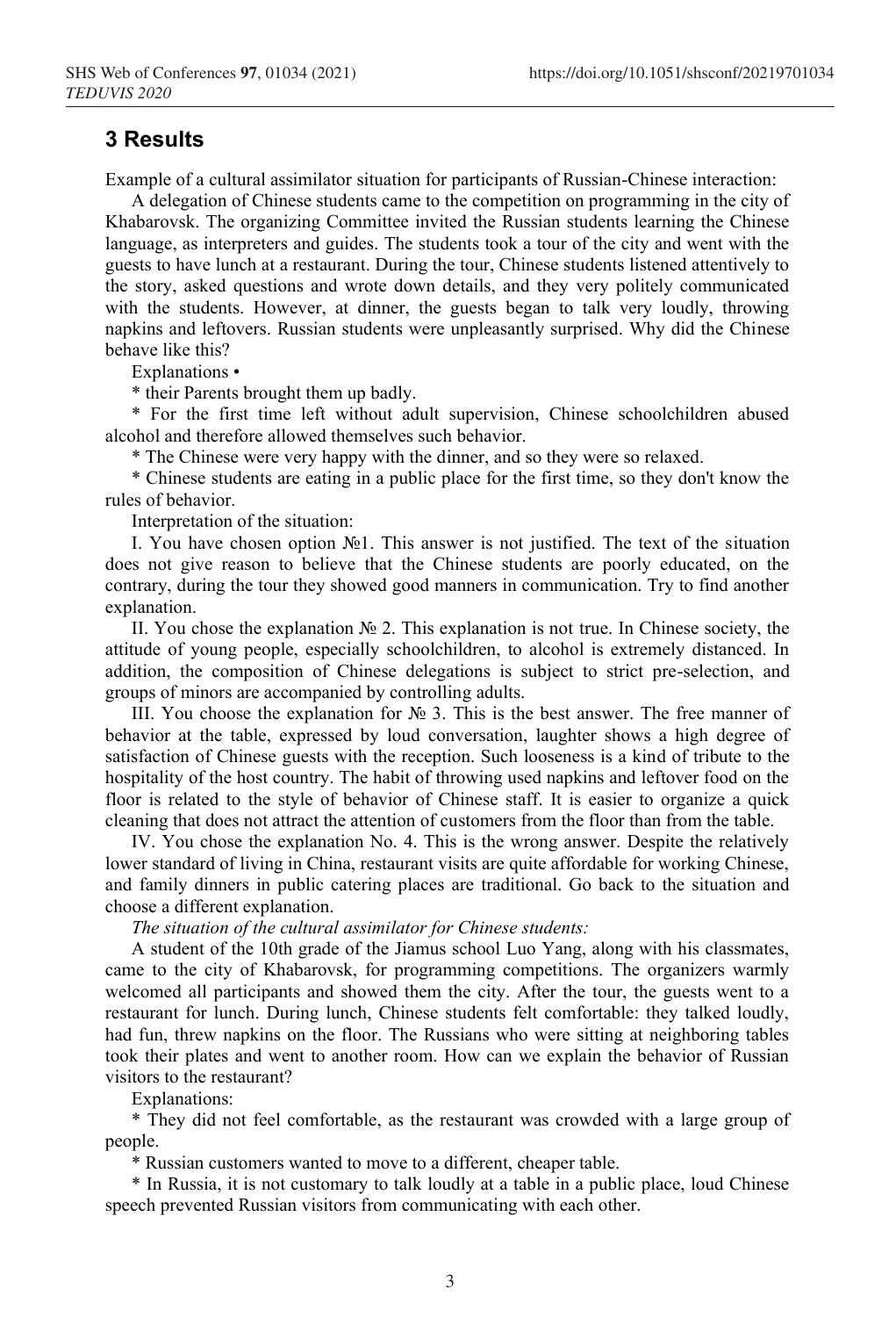\* The restaurant Manager asked them to move to another table.

Interpretation of the situation:

I. You have chosen option №1. Russian visitors may have felt uncomfortable, as it is customary in Russian culture to take a more distant distance when communicating with strangers than in China. However, the situation does not indicate that there was not enough space in the hall. Find the best answer.

II. You chose option №2. This is not the correct answer. In Russian restaurants, the location of visitors does not affect the payment, if it does not provide additional services (for example, music or air conditioning). There is no such information in the situation. Try to find a more accurate answer.

III. You chose option  $\mathbb{N}_2$  3. This is the correct answer. Uninhibited behavior in a public place at a table, which is considered an indicator of a" good " dinner in China, is not always similarly regarded in Russia. So napkins and leftovers of food Russian usually put on the empty plates.

IV. You chose option № 4. This explanation is possible, but there is nothing in the description of the situation that indicates the intervention of the restaurant administration. Look for a more appropriate explanation.

#### **4 Discussion**

The complete set of the cultural assimilator is focused on the way it is used. So for individual work, the episode is divided into structural elements and has a text on 5-6 pages. In group work, the Assimilator is used as a scenario, as an illustration of the problem for subsequent discussion, and even as a means of measuring competence in cross-cultural interaction.

We offered Chinese students a situation that ended with questions about the reasons for the behavior of representatives of Russian culture. We used a form of group work with a cultural assimilator, when after getting acquainted with the situation, explanations are presented on the Board, and each participant chooses their own version. Then there is a turn-by-turn introduction to the feedback theses, followed by a discussion.

Reflection on the use of the cultural assimilator in working with foreign students allows us to state the high emotional involvement of participants in expressing explanations of the characters ' behavior and a clear interest in interpretation options in the feedback. During the discussion, the identification mechanism is activated – when students put themselves in the place of the main character.

Observations also show that working with a cultural assimilator is especially effective at the stage of first acquaintance with the culture – during the adaptation period, and with those students who are motivated to migrate for a long time.

As our experience of working with a cultural assimilator in the mode of sociopsychological training has shown, ready-made situations can perform both developmental and diagnostic functions. Each specific episode of a cultural assimilator is a variant of a projective situation that reflects the contradictions of real interethnic interaction or the inadequacy of interethnic mutual perception. Therefore, the behavioral responses and statements of participants in the analysis of these situations served as a source of information about the level of stereotypical perception. The cultural assimilator is used for understanding one's own ethnocentricity and interpreting behavior based on the characteristics of another culture; modeling positive intergroup behavior, forming attitudes to tolerant behavior in a foreign cultural environment; reducing anxiety in situations of cross-cultural interaction.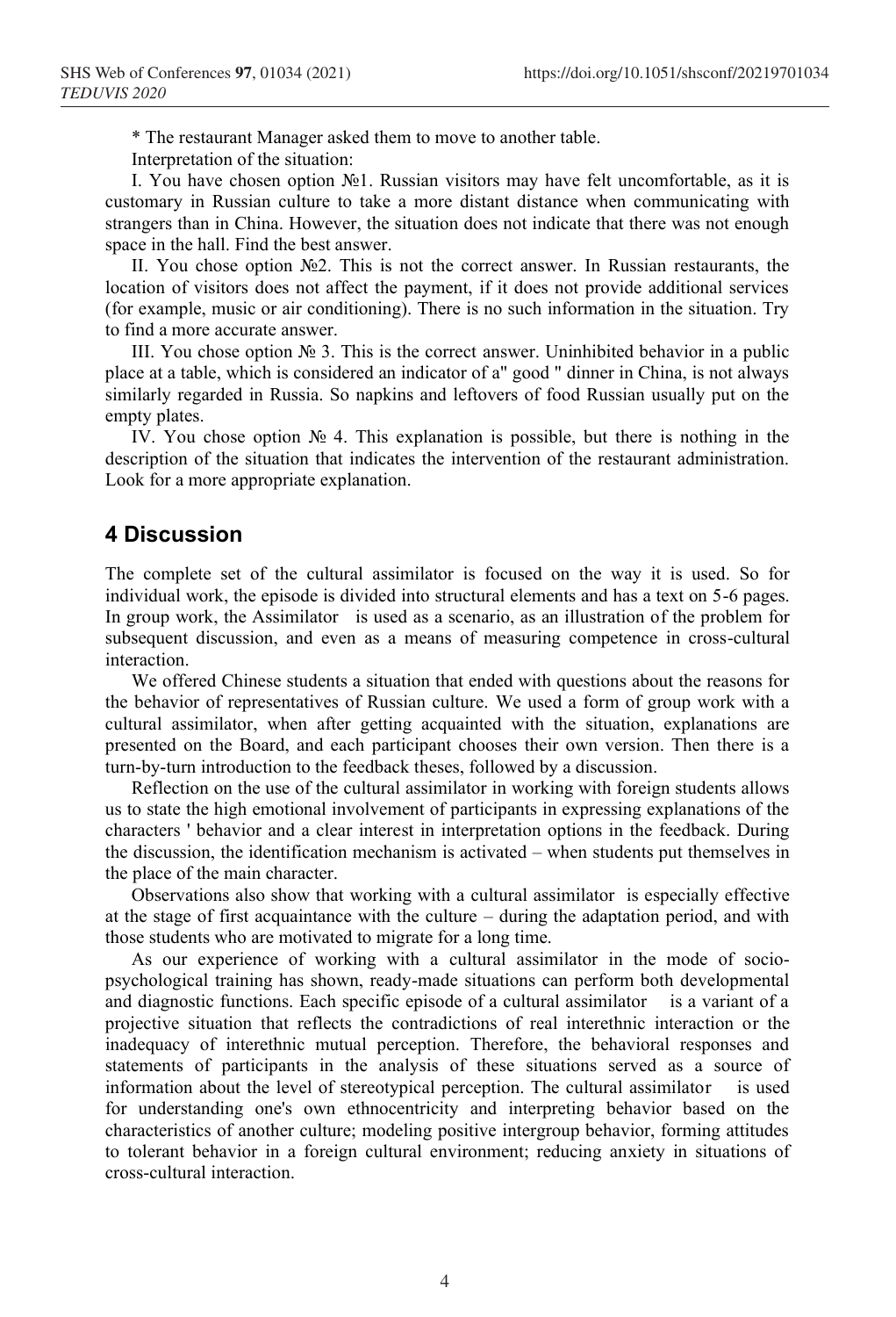# **5 Conclusion**

Thus, the cultural assimilator is a method of cognitive orientation of the subject in a new cultural environment, contributing to the growth of intercultural sensitivity. The procedure for constructing a cultural assimilator involves identifying potentially conflicting situations that reflect key differences between cultures. And analysis of isomorphic attributions – ethnospecific reasons for the behavior of characters in the situation. The use of the cultural assimilator is multivariate in form (individual, group, frontal), method of use (didactic and empirical), and functions performed (developmental and diagnostic). The cultural assimilator can be used as a method of prevention of maladaptation of foreign university students. The work carried out by the authors showed that the construction of a cultural assimilator can be optimized using the critical incident technique and the expert method. Thus, the theoretical concepts of the use of cultural assimilator technology in educational practice are expanded.

## **References**

- 1. Albert, R.D. The intercultural sensitizer or culture assimilator : A cognitive approach // Handbook of intercultural training / Ed. by D.Landis, R.W.Brislin. New York etc.: Pergamon Press, 1983. Vol. 2. P. 186–217.
- 2. Brislin, R.W., Cushner, K., Cherrie, C, Yong, M. Intercultural interactions: A practical guide. Beverly Hills (Cal) etc.: Sage, 1986.
- 3. Castro, A., Aristegui, I. Cultural Competences of International Students: Its Role on Successful Sociocultural and Psychological Adaptation. Positive Psychology in Latin America. Cross-Cultural Advancements in Positive Psychology. Vol 10, year 2014, p. 89-110.
- 4. Kiyashchuk, T.V., Kiyashchuk, A. A., Sardarian A.R. Special Aspects of International Students' Socio-Psychological Adaptation at Modern Universities // Espacios. Vol. 39 (№ 23).2018 P. 11-20
- 5. Kolosova, A.A. «Critical incident» as a method of cross-cultural training // Collection of materials of the third all-Russian scientific and practical conference " Practical ethnopsychology: current problems and prospects of development»: 11-12 marta 2011  $g. - M.: MGPPU, 2011 - 130.$
- 6. Cross-cultural methods of diagnostics of social and psychological adaptation of Russian and Chinese students: educational and methodological guide / V.V. Kalita, N.V. Vinichuk, O.E. Panich, M.A. Melnikova, M.V. Dolgova, I.L. Aristova ; [pod obshch. red. V.V. Kality]. – Vladivostok : Dal'nevost. federal. un-t, 2013.
- 7. Lebedeva, N. M., Stefanenko, T. G., Luneva, O. V. The training of ethnic tolerance for schoolchildren. Textbook for students of psychological specialties.-M.: MAKS Press, 2012.
- 8. Lynn, S., Douglas, F. Instructional Adaptation for Students at Risk. The Journal of Educational Research Published. Vol 86, year 2010, p. 70-84.
- 9. Machart, R. Asian Students Abroad: Missing the Boat of Adaptation?. In: Song X., Sun Y. (eds) Transcultural Encounters in Knowledge Production and Consumption. Encounters between East and West (Intercultural Perspectives). Springer, Singapore. 2018, p. 125-139.
- 10. Macumoto, D. Psychology and culture. SPb.: Piter, 2003.-720 s.